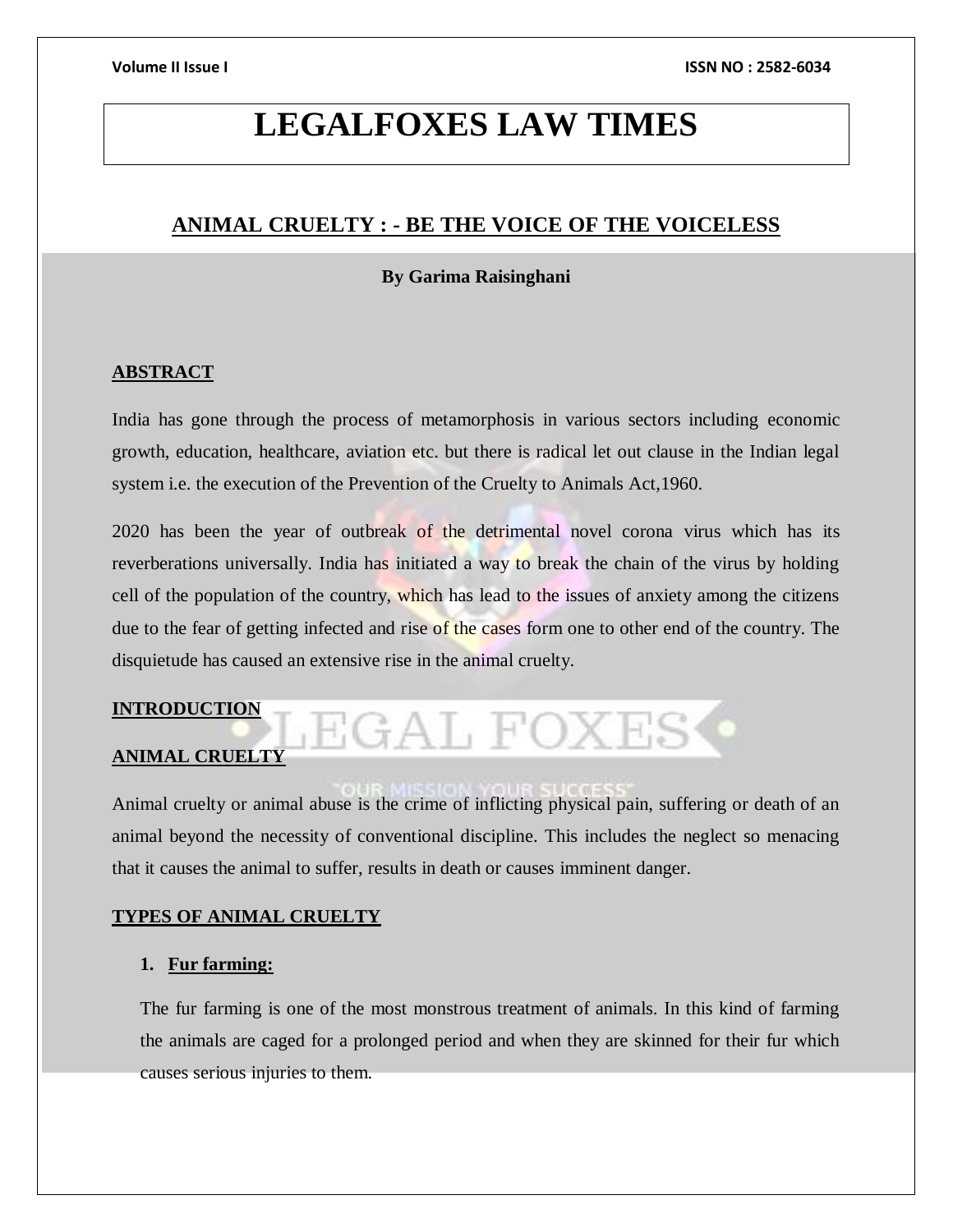### **2. Dog fighting**

This is an atrocious act of humans to fulfill their need to be entertained by the fighting of the dogs without looking into the agony it causes to the dogs. If the dogs don't fight they are subjected to physical torture.

### **3. Animal experimentation**

This is the process of using the animals as an object for testing the drugs, cosmetics manufactured by the companies. There are many instances in which the companies make announcements that a particular product or drug would be available to the humans but after sometime there is no launch of the product, the major reason being that they are tested on animals and find it to be allergic or not fit for the consumption. But most of the tests done of the animals are a futile process as the reactions to the animal body and human body does not reciprocate with each other.

#### **4. Greyhound racing abuse**

In this racing dogs are made to do a head-on race and if the dogs don't race according to the satisfactory standards then they are scourged, neglected, abandoned, etc. which leads to their death. In some cases, their years are chopped so they cannot trace their owners.

# **5. Traditional Chinese Medicine**

This involves horrific cruelty with the animals by the Chinese for the purpose their traditional medicines. This method intimidates the survival of the endangered species and causes agony to various animals because their trade is so lucrative to the poachers.

#### **6. Cruel Animal Population Control**

There are certain barbaric ways used universally in order to hegemony the number of animals. Some people are given escalated monetary benefits in order to kill the animals and control theor population.

#### **7. Circus Animal Cruelty**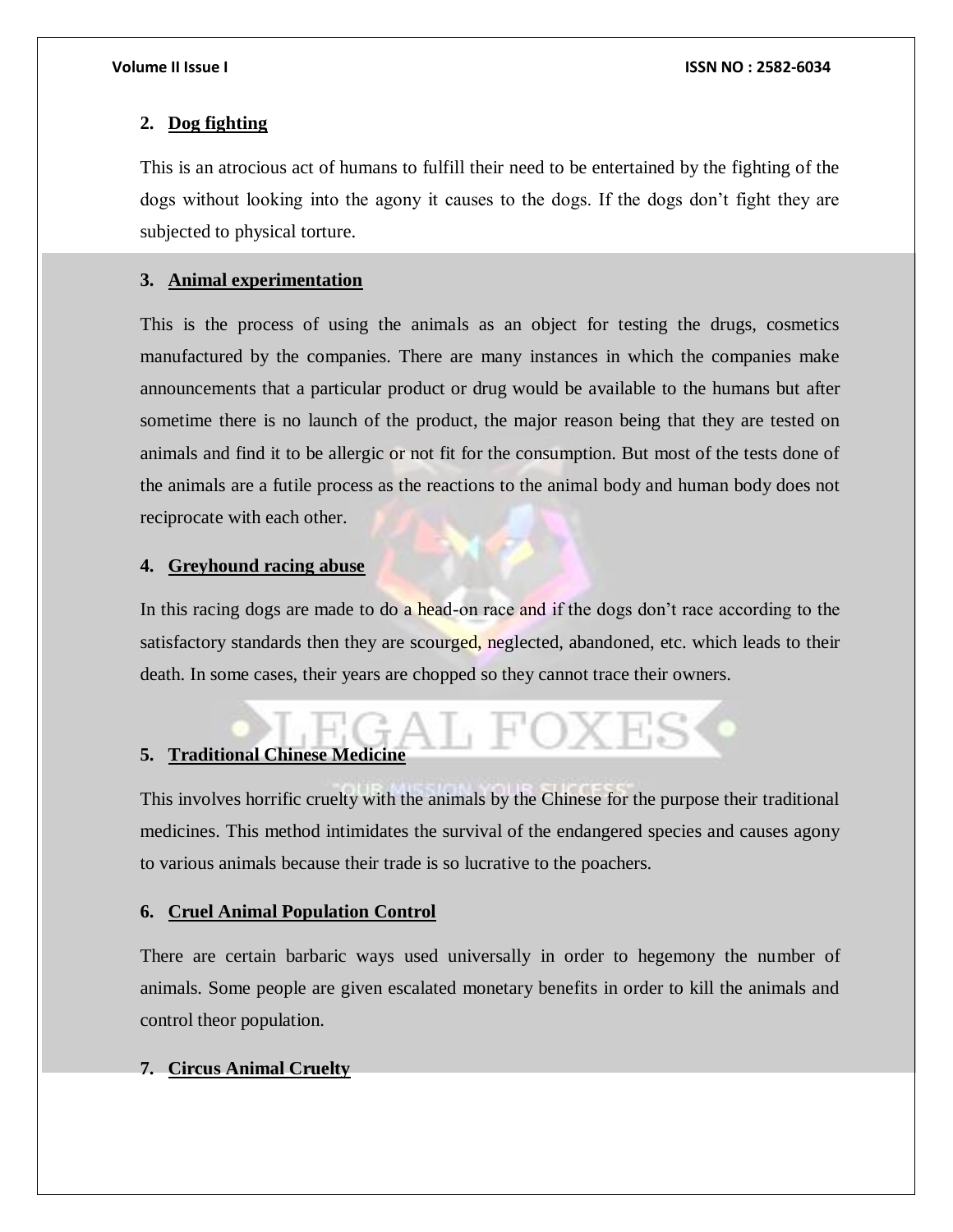#### **Volume II Issue I ISSN NO : 2582-6034**

Circus is a source of entertainment for the people, but this leads to an abuse towards the animals as they are directed and obligated to perform in a specific way which inflicts physical as well as metal torture on the animals.



# **PENAL PROVISIONS**

An act has been made that is the **Prevention of the Cruelty to Animals Act,1960**. One of the main sections of this act is **Section 11(a)** that enumerates and prescribes the forms of animal cruelty some of them includes: -

- **Beating**
- **Kicking**
- Overriding
- **Employment of animal for labor purpose**
- Using animals as means of transport
- Confinement of animals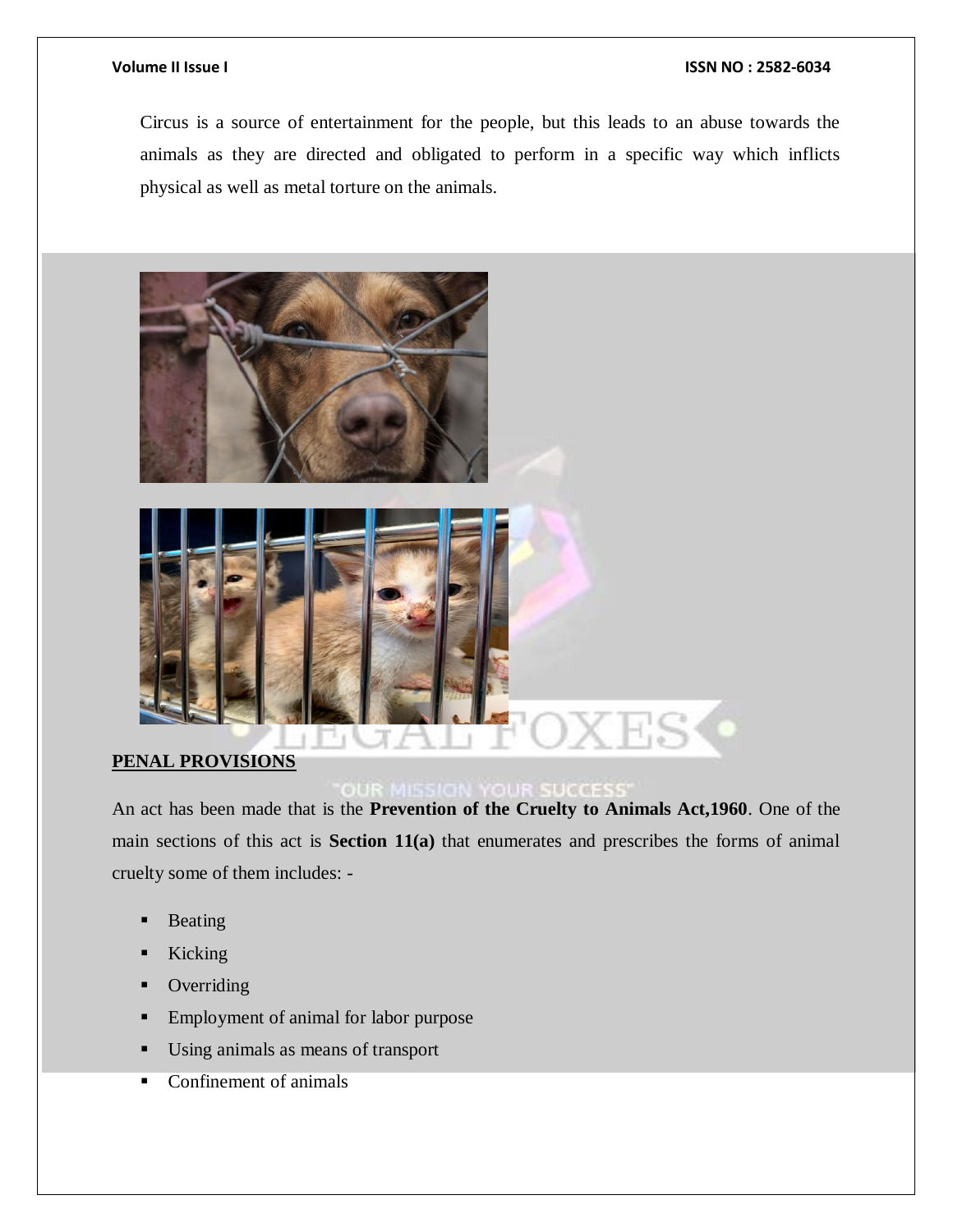Not providing sufficient food and water to animals

### **INSTANCES OF FAILURE OF HUMANTIY**

- $\cdot \cdot$ <sup>1</sup>A pregnant goat went missing and later was found dead. When the accused was arrested he confessed raping the goat along with 8 men and said they had a good time.
- $\cdot\cdot\cdot$  <sup>2</sup>A female street dog was raped by 35 year od man. He took the dog to his house chained and roped the mouth of the dog. A few men were passing by the streets and found the man's house to be suspicious. When they broke into the man's house through the window he was seen committing rape of the female street dog.
- $\cdot$ <sup>3</sup>100 street dogs were killed and dumped in the forest area. A complaint was filed by an NGO when they found a assemblage of dead dogs in a forest area.
- $\cdot$  <sup>4</sup>Several dogs were poisoned by the meat sellers as they would steal the meat for their survival.
- $\cdot$  <sup>5</sup>21 Beagles were confined by a company had put through intense torture and pain to test the products of the company. The dogs were saved by an activist and the accused company was levied with heavy fines.

#### **MANEUVERS TO TAPER WHEN ANIMAL ABUSE IS WITNESSED**

# **1. Pacify the animal and seek veterinary help: -**

When someone is bystander to cruelty against the animals he/she should act immediately and use presence of mind. Instead of panicking one should stay calm and without any second thought rush the animal for veterinary help to put the animal in the surveillance of the professionals.

### **2. Speak up for the animals:**

 $129.07.2018:$  - Haryana <sup>2</sup>17.07.2018: - Kolkata  $318.05.2018$ : - Hyderabad <sup>4</sup>29.03.2018: - Nagpur <sup>5</sup>20.01.2017: - Pune

 $\overline{a}$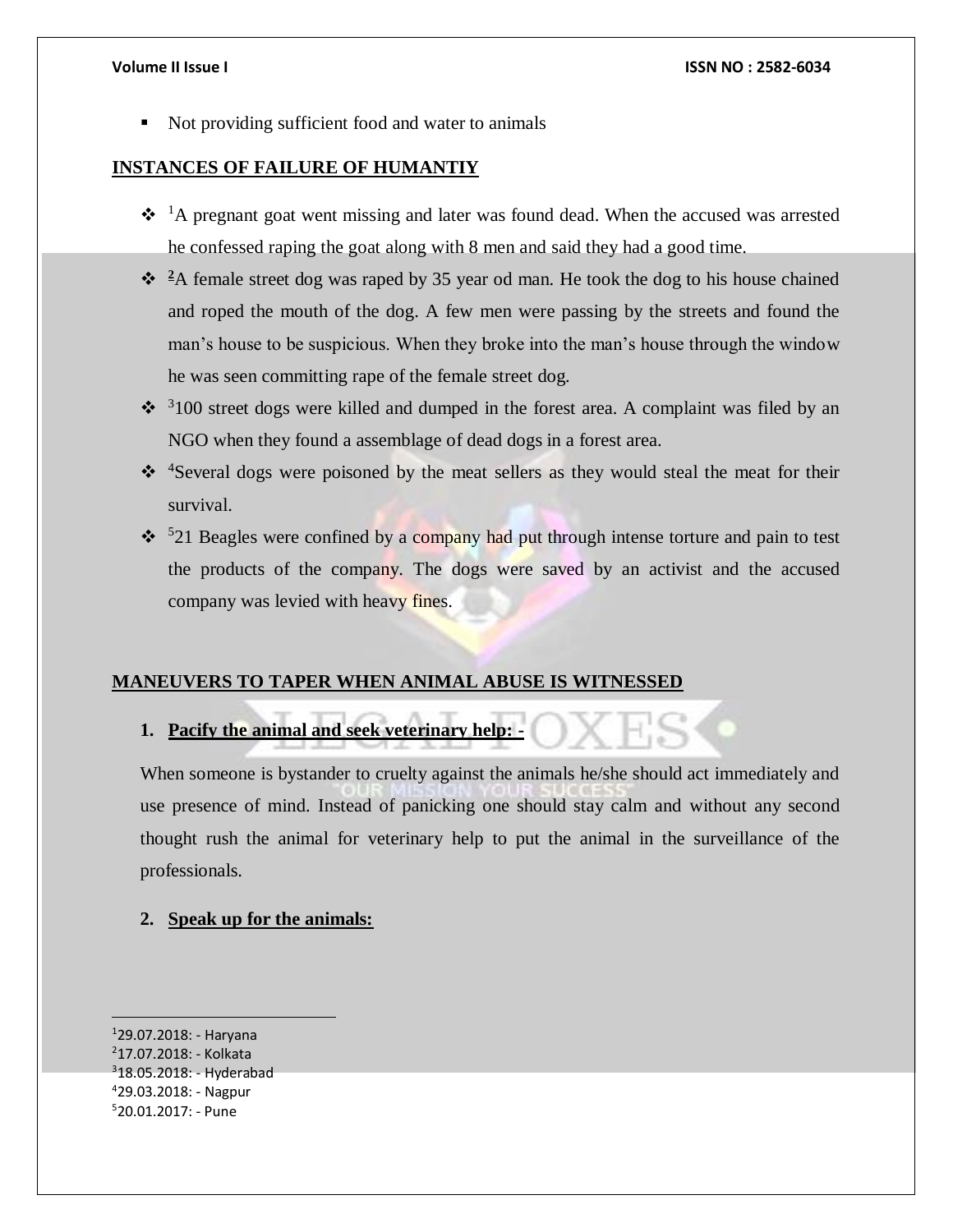#### **Volume II Issue I ISSN NO : 2582-6034**

Whenever you see an inhumane behavior towards any animal assert for the animal. Take the animal indoors and take care of it.

#### **3. Seed the lesson of kindness among children**

Children are like clay and can be sculpted with kindness from a very initial stage of their life. Kindness towards animals and the ecosystem should be taught to the juvenile so that they can be saviors of the fellow mates on the planet.

#### **4. Consciousness of the law**

The citizens of the country are well versed with the human rights and duties guaranteed tot them by the constitution of the land. But this is not enough, the people should be familiar with the law made for the protection of the animals and ecosystem in order to save them from being exploited for trade or any other needs of the population.

#### **5. Discourage the use of animal products**

The brands which sell products made out of animal skin should be crestfallen. The products involving the utilization of animals includes leather belts (from snakeskin. alligator skin, buck skin), casein (used in plastics, clothing, cosmetics), egg oil, emu oil, horse oil ( these oils used for manufacturing of masks and other cosmetics), snail mucin ( used in pharmaceutical industries to manufacture various drugs), etc.

#### **6. Get in touch with animal protection groups**

Whenever someone spots an incident of animal ruthlessness, they should contact the animal protection organizations which will file F.I.R. against the offenders that would result in stringent actions against the crook. Some organizations are listed below: -

### **a) PETA (People for the Ethical Treatment of Animals)**

- **b) Animal Welfare Board of India**
- **c) The Blue Cross of Hyderabad**
- **d) Bhartiya Gau Raksha Dal**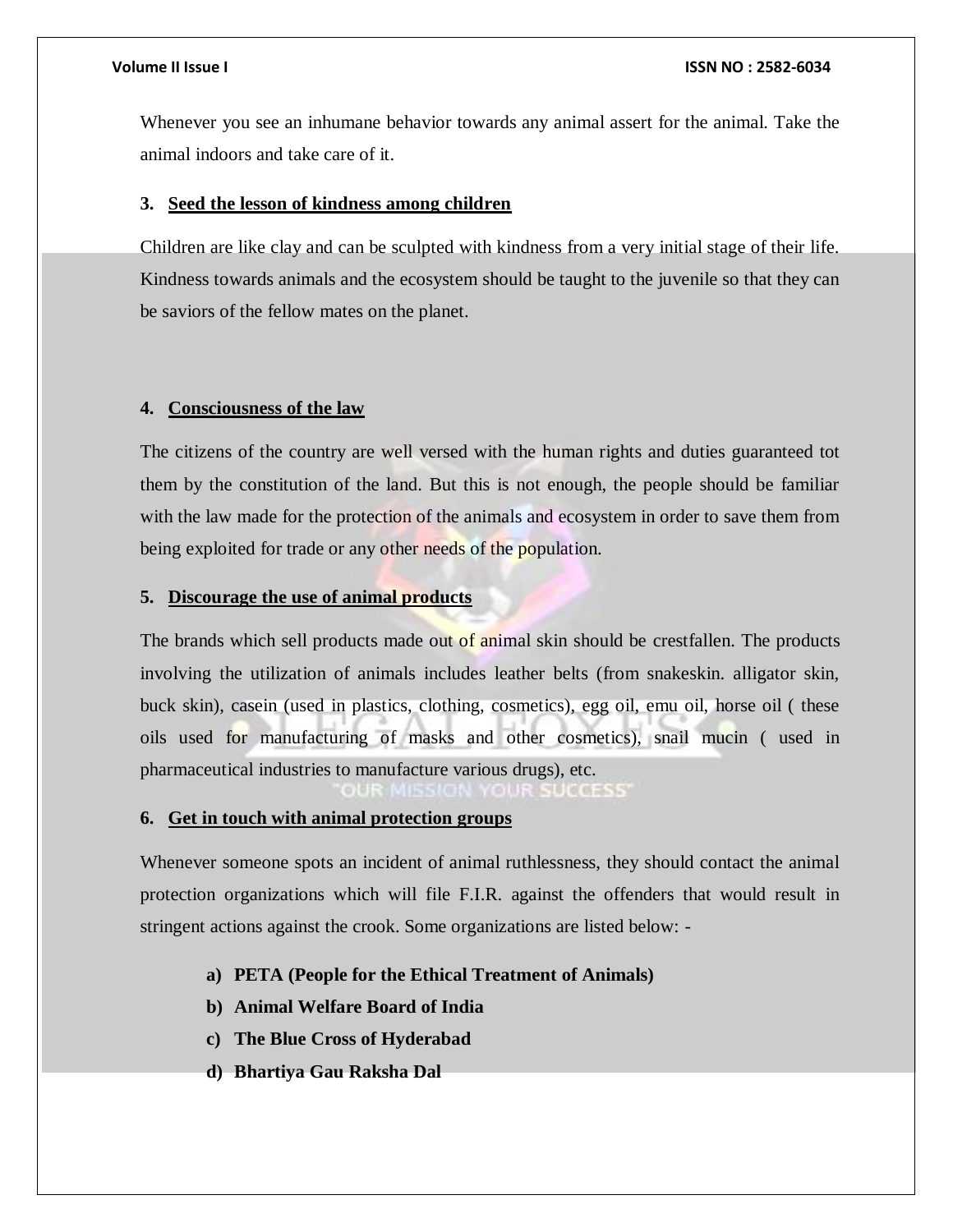

# **LANDMARK JUDGEMENTS**

- $\triangleright$  <sup>6</sup>In a case, it was held that the court held that the cinema that is free for public opening has to obtain a certificate from the Animal Welfare Board of India that issues the guidelines of Performing Animal (Registration) Rules,2001.the ruling prevents the animals form being subjected to abuse or exploitation for the purpose of entertainment.
- $\geq$  <sup>7</sup>In this case, it was held that residents cannot be forbidden from having pets and their pets cannot be stopped from using the lifts.
- $\triangleright$  <sup>8</sup>In this case, it was held by the court the information labels on the food items should be such that people are able to distinguish between vegetarian and non-vegetarian products. The products which includes whole or any part of the animal but not milk should be represented with a brown circle. Likewise, the vegetarian food should be represented with a green circle and the non-vegetarian food with a red circle.

<sup>6</sup>PETA and Anr. V. U.O.I., Bombay H.C., 2490,2004

<sup>7</sup>Marathe V. Central Public Information Officer, Central Information Commission, 1795,2013

 $\overline{a}$ 

<sup>8</sup> Hussain V. U.O.I, Delhi H.C., 837, 2001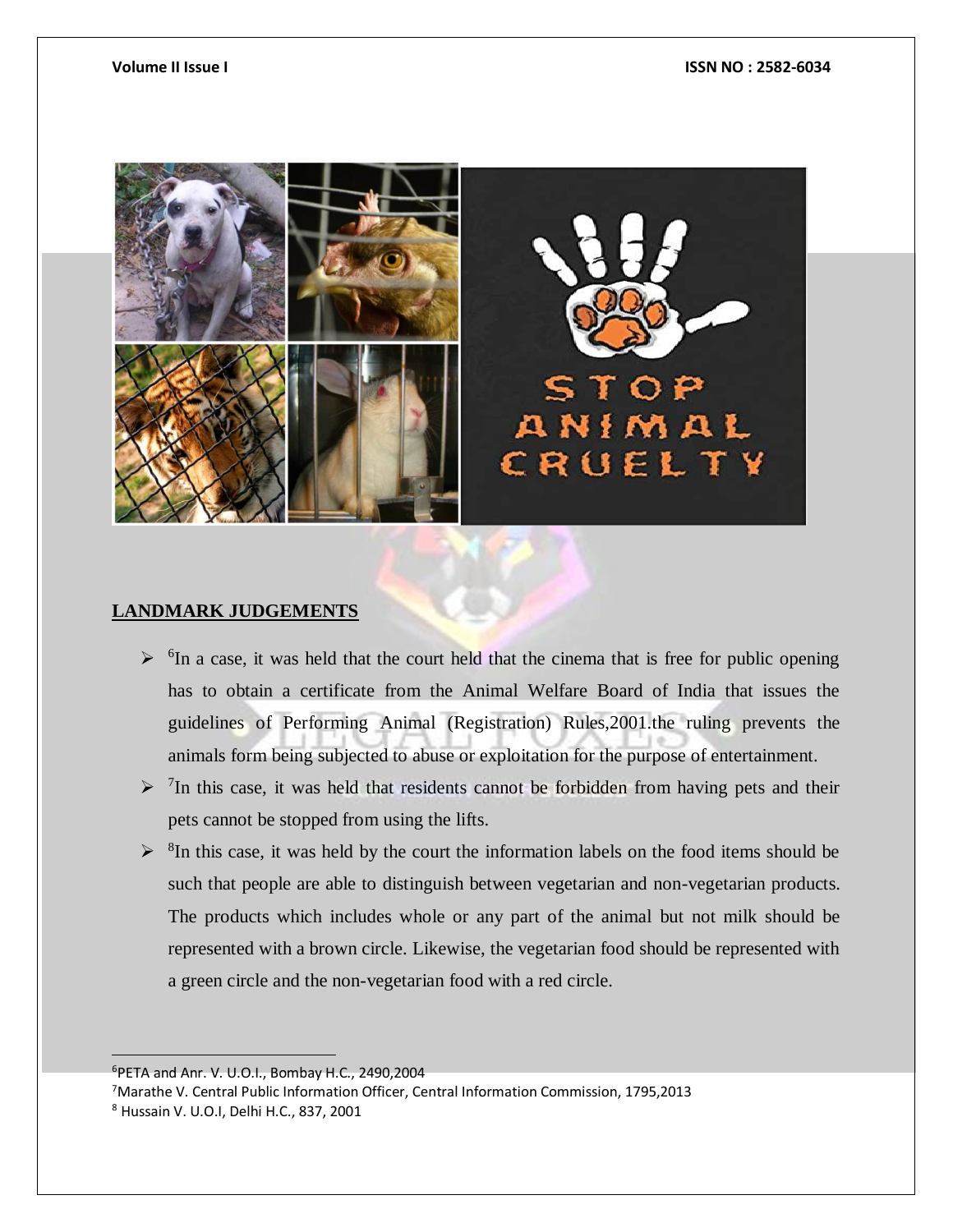$\triangleright$  <sup>9</sup>On appeal, the Hon'ble Supreme Court declared that the animals were supposed to be confiscated from the owner and housed in a *gaushala*, under the care of the state government who was given their charge for the duration of the case. With this ruling, the Court made it amply clear that once an animal was removed from a person's care on grounds of cruelty to his/her charge, the animal would not be returned until the case was resolved.

# **KERALA PREGNANT ELEPHANT CRUELTY INCIDENT: -**

On 27.05.2020, a pregnant elephant died due to the nefarious act of a local who fed her a pineapple stuffed with crackers. The elephant died standing in river Velliyar after it suffered an injury in the lower jaw. The elephant was standing with mouth and trunk in the water.

This incident was a shame towards humanity. This atrocious act of humans had not only caused the death of the elephant and the foetus but also death of fiduciary relationship of human beings with the ecosystem.



# **CONCLUSION**:

 $\overline{a}$ 

Animal cruelty is an issue that needs to be delve into and stringent punitive action against the offenders must be taken by enforcement of the law made for the protection and prevention of the animal abuse. The Constitution of India in Article 51 (a) (g) deals with the protection and

<sup>9</sup>Mustakeem V. State of U.P., Allahabad H.C., 3134, 1999